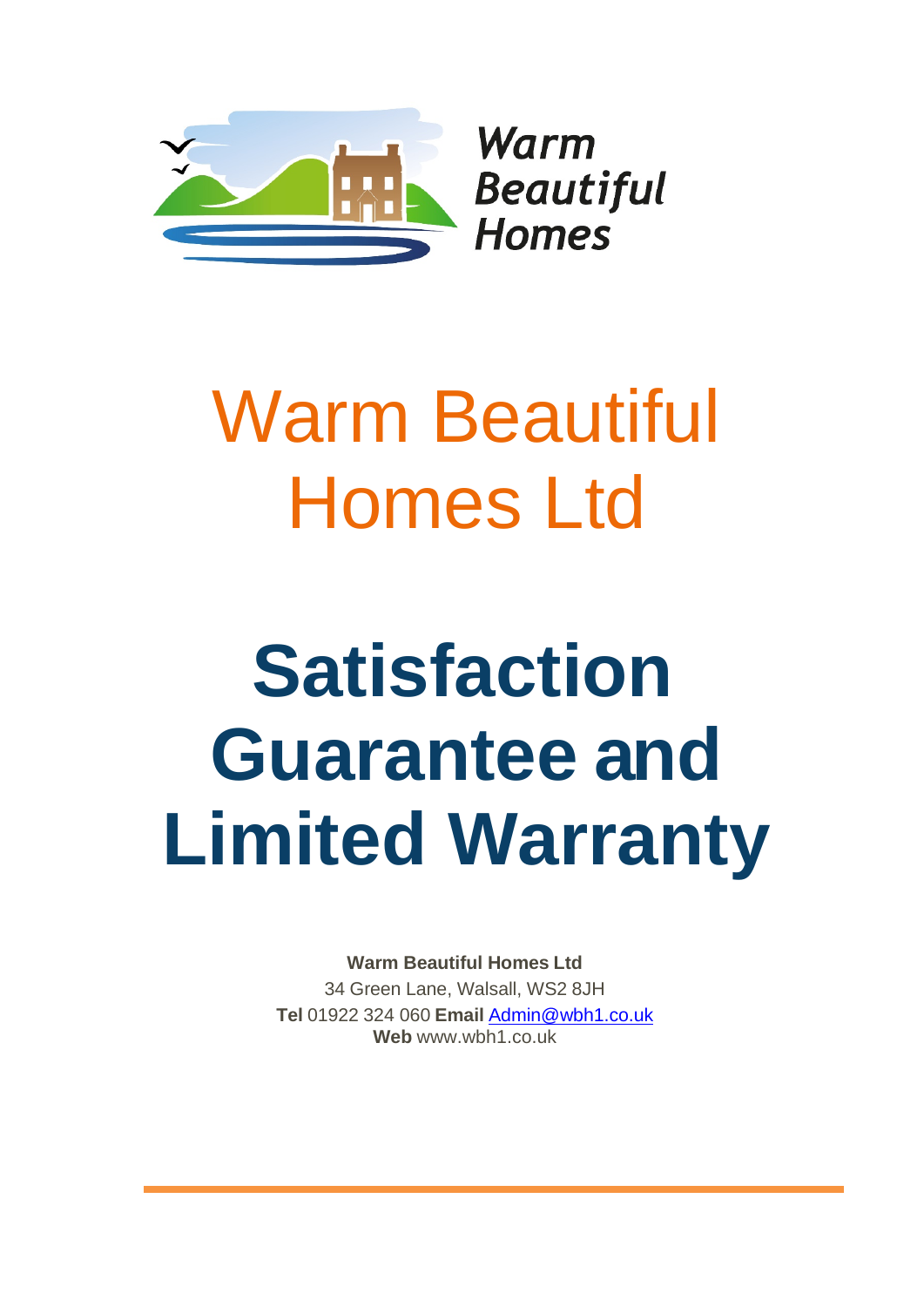### **Satisfaction Guarantee and Limited Warranty**

Warm Beautiful Homes hereby guarantees that the labour section of the work performed on its projects are to be free from defects in workmanship for a period of one year from the finish date, or date of notice of completion, whichever is the first to occur.

We are proud of the work that we do and want you to be happy with our service. Please let us know if there is something that you are not satisfied with and we will be happy to take a look at it right away.

This guarantee shall not become effective until the Client has paid Warm Beautiful Homes in full, failing which the Client shall not be entitled to claim the benefit of this guarantee.

This Standard Limited Warranty applies and is limited as follows:

- To the property only as long as it remains in the possession of the original Client
- To the work that has not been subject to accident, misuse or abuse
- To the work that has not been modified, altered, defaced, or had repairs made or attempted by others
- Warm Beautiful Homes must be immediately notified in writing within ten (10) days of first knowledge of defect by owner or his agent
- That Warm Beautiful Homes shall be given first opportunity to make any repairs, replacements or corrections to the defective work at no cost to owner within a reasonable period of time
- Certain work is excluded from warranty including, but not limited to, caulking, grouting, drywall cracks, blocked plumbing, and leaks of any type unless the unit is replaced

#### **Materials**

When Warm Beautiful Homes source and supply materials and parts for your job, they are usually covered by a guarantee or warranty with the manufacturer, and not with Warm Beautiful Homes.

Manufacturer's warranties usually guarantee replacement or repair of faulty goods within a fixed period, which is usually 12 months but can vary.

Guarantees are legally enforceable, and details on how to make a claim should be included clearly when purchased, either on the packaging, receipt or other proof of purchase. This is in addition to your statutory rights as a buyer, which should also be made clear in the guarantee.

All selections relative to style, colour, texture, etc. are the sole responsibility of the customer. Warm Beautiful Homes does not guarantee matching of existing paint, stain, tile, caulk, grout, texture, brick, mortar, etc..